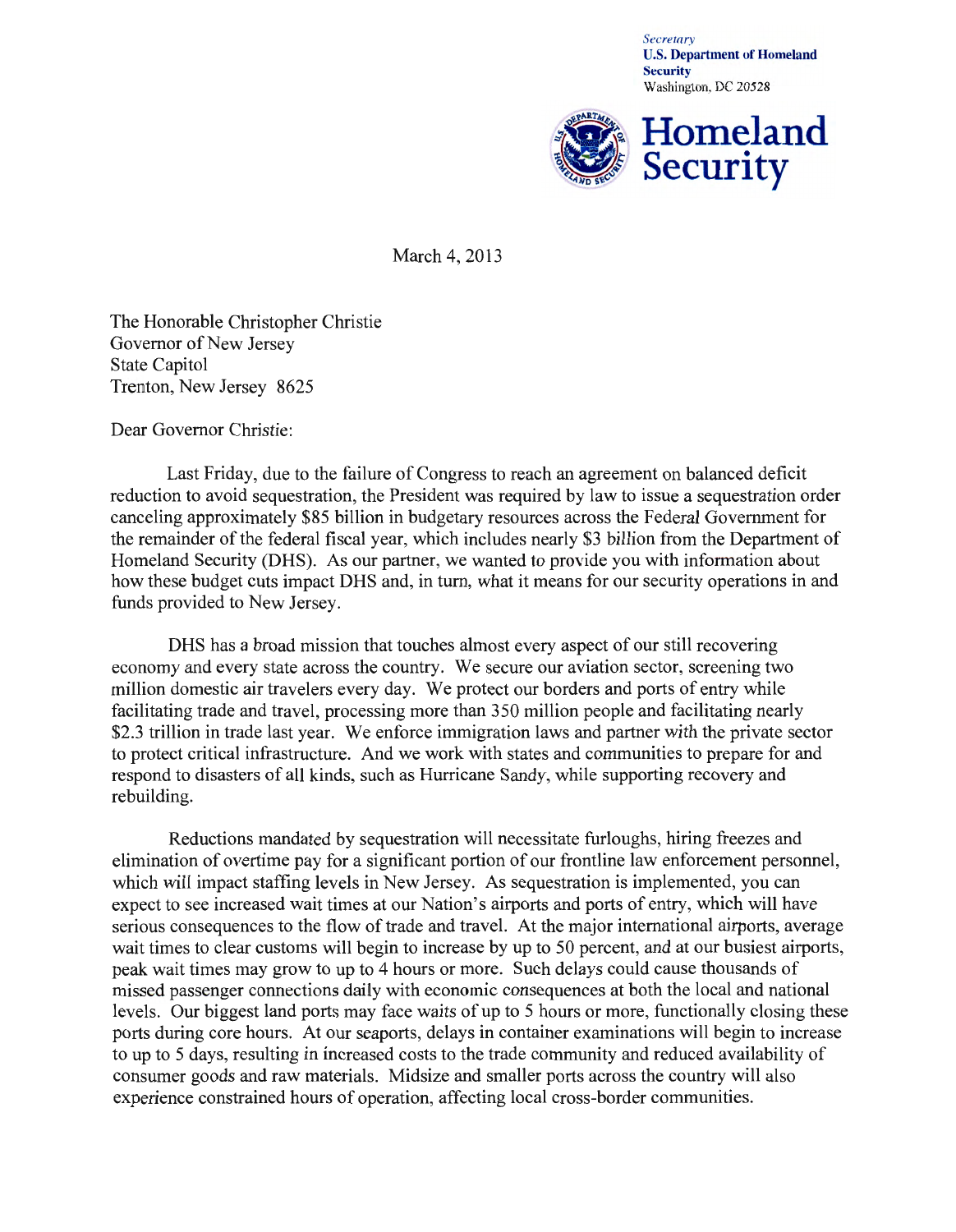The Honorable Christopher Christie Page 2

The Coast Guard will begin to curtail air and surface operations by more than 25 percent. This will not only affect management of the Nation's waterways, but also fisheries enforcement, drug interdiction, migrant interdiction, port security, and other law enforcement operations. Sequestration will also have an impact on our Nation's disaster preparedness, response and recovery efforts. It will reduce the Disaster Relief Fund by nearly \$1 billion, potentially affecting available resources for those communities recovering from major disasters across the Nation if the budget impasse is not resolved. And homeland security grant funding will be reduced to its lowest level in seven years, affecting state and local emergency personnel throughout our country. Attached you will find specific impacts that sequestration will have on DHS operations in New Jersey.

As you know well, threats from terrorism and the need to respond and recover from natural disasters will not diminish because of budget cuts. We do not have the luxury of making significant reductions to our capabilities without significant impacts. DHS will continue to preserve our frontline priorities as best we can, but no amount of planning can mitigate the negative effects of sequestration. Should Congress take subsequent action that changes the level or nature of these reductions, we are committed to working closely with you to manage those changes.

Thank you for your continued partnership with DHS and for your cooperation as we work together to manage these unfortunate circumstances. Should you have any questions, please do not hesitate to contact me at (202) 282-8203.

Yours very truly,

Jost Napoll

cc: New Jersey Congressional Delegation